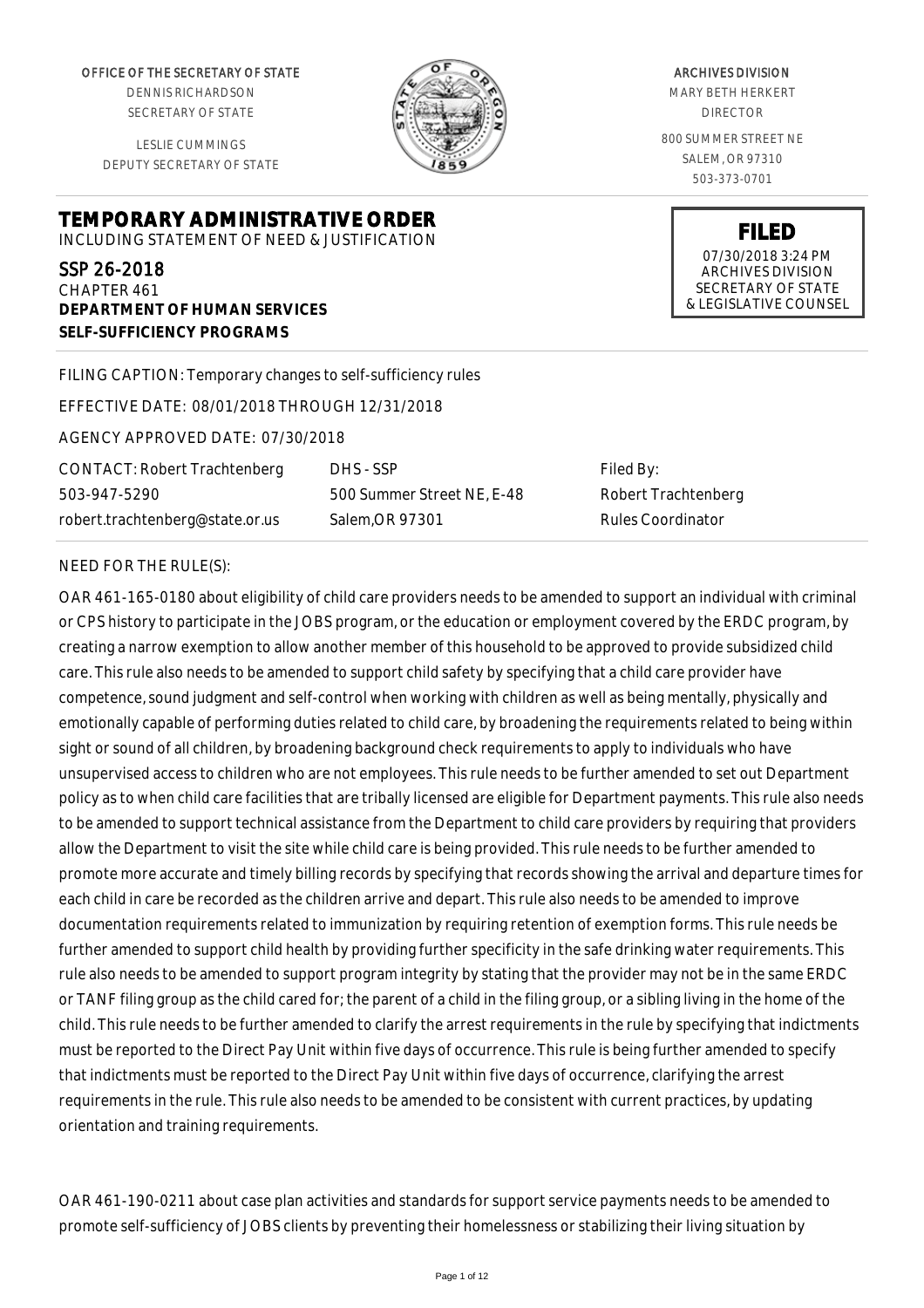allowing support services for housing and utilities when an individual is participating in a JOBS activity. These changes need to be re-adopted following the July 1, 2018 adoption of other permanent changes to this rule to continue the policy first adopted by temporary rule June 1, 2018

## JUSTIFICATION OF TEMPORARY FILING:

The Department finds that failure to act promptly by amending OAR 461-165-0180 will result in serious prejudice to the public interest, the Department, and children in Department subsidized child care. This amendment needs to take effect by August 1, 2018 to support child health and safety and program integrity immediately by establishing an exemption to allow a member of a household to be approved to provide subsidized child care to support another household member with criminal or CPS history so the latter may participate in the JOBS program, or the education or employment covered by the ERDC program; by specifying that a child care provider have competence, sound judgment and self-control and be mentally, physically and emotionally capable of performing duties related to child care; by broadening the requirements related to being within sight or sound of all children; by broadening background check requirements to apply to individuals who have unsupervised access to children who are not employees; by setting out Department policy as to when child care facilities that are tribally licensed are eligible for Department payments; by requiring that providers allow the Department to visit the site while child care is being provided; by specifying that records showing the arrival and departure times for each child in care be recorded as the children arrive and depart; by requiring retention of exemption forms for immunizations to improve documentation requirements related to immunization; by providing further specificity in the safe drinking water requirements; by stating that the provider may not be in the same ERDC or TANF filing group as the child cared for; the parent of a child in the filing group, or a sibling living in the home of the child; by specifying that indictments must be reported to the Direct Pay Unit within five days of occurrence; and by updating orientation and training requirements.

The Department finds that failure to act promptly by amending OAR 461-190-0211 will result in serious prejudice to the public interest, the Department, and individuals participating in a JOBS activity who need assistance to prevent homelessness or stabilize their living situation. The Department needs this amendment to take effect retroactive to July 1, 2018 because critical housing needs are interfering the self-sufficiency of Department clients.

## DOCUMENTS RELIED UPON, AND WHERE THEY ARE AVAILABLE:

Oregon Department of Education, Early Learning Division, "Preventing Exposure to Lead" available at https://oregonearlylearning.com/lead-poisoning-prevention/

RULES: 461-165-0180, 461-190-0211

## AMEND: 461-165-0180

RULE SUMMARY: OAR 461-165-0180 about eligibility of child care providers is being amended to establish an exemption to allow a member of a household to be approved to provide subsidized child care to support another household member with criminal or CPS history so the latter may participate in the JOBS program, or the education or employment covered by the ERDC program. This rule is also being amended to specify that a child care provider have competence, sound judgement and self-control, be mentally, physically and emotionally capable of performing duties related to child care, broaden the requirements related to being within sight or sound of all children, and broaden background check requirements to apply to individuals who have unsupervised access to children who are not employees supporting child safety. This rule is being further amended to set out Department policy as to when child care facilities that are tribally licensed are eligible for Department payments. This rule is also being amended to require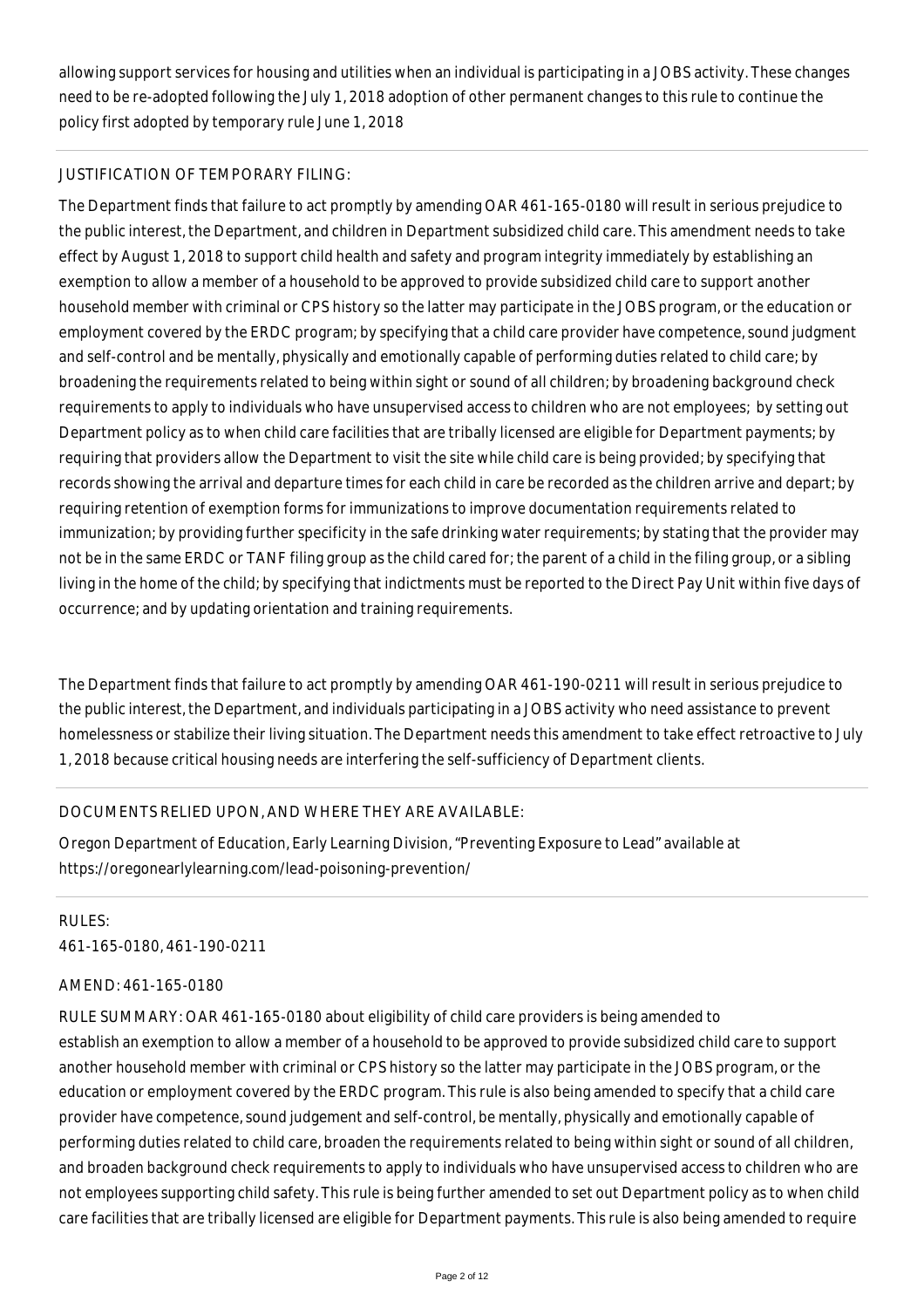that providers allow the Department to visit the site while child care is being provided to support technical assistance from the Department to child care providers. This rule is being further amended to specify that records showing the arrival and departure times for each child in care be recorded as the children arrive and depart. This rule also is being amended to require retention of exemption forms for immunizations to improve documentation requirements related to immunization. This rule is being further amended to provide further specificity in the safe drinking water requirements, supporting child health. This rule is also being amended to state that the provider may not be in the same ERDC or TANF filing group as the child cared for; the parent of a child in the filing group, or a sibling living in the home of the child, supporting program integrity. This rule is being further amended to specify that indictments must be reported to the Direct Pay Unit within five days of occurrence, clarifying the arrest requirements in the rule. This rule is also being amended to update orientation and training requirements, consistent with current practices.

CHANGES TO RULE:

461-165-0180 Eligibility of Child Care Providers ¶

(1) The Department must approve a child care provider to receive payment for child care if information available to the Department provides no basis for denying eligibility unless the Department determines, following a final fitness determination (see OAR 125-007-0260 and 407-007-0320) or Child Protective Service (CPS) records checks, that the provider or other subject individual (see OAR 125-007-0210 and 407-007-0210(8)(a)(J)) is not eligible for payment.¶

(2) The Department may approve a child care provider who is legally exempt (see section (12) of this rule) as a child care provider for a child (see OAR 461-001-0000) in their household, despite the criminal or CPS history of another member of this household, if all of the following requirements are met:¶

(a) There is no criminal history consisting of a disqualifying crime listed in 45 CFR 98.43(c).¶

(b) The household member with the criminal or CPS history is a parent (see OAR 461-001-0000) or caretaker relative (see OAR 461-001-0000) of the child needing child care.¶

(c) The child care is needed for the household member with the criminal or CPS history to participate in the JOBS program, or the education or employment covered by the ERDC program.¶

(d) The approval for Department payments only applies for the child of the household member, or a child for whom the household member is a caretaker relative.¶

(3) Ineligibility for payment may result from any of the following:¶

(a) A finding of "denied".¶

(A) A provider may be "denied" under OAR 461-165-0410 and 461-165-0420. If, after conducting a weighing test as described in OAR 407-007-0300, the Department finds substantial risk to the health or safety of a child (see OAR 461-001-0000) in the care of the provider, the provider must be "denied" and is ineligible for payment.¶ (B) A provider who has been "denied" has the right to a hearing under OAR 407-007-0335.¶

(b) A finding of "failed".¶

(A) A provider may be "failed" if the Department determines, based on a specific eligibility requirement and evidence, that a provider does not meet an eligibility requirement of this rule not covered in paragraph (c)(A) of this section.¶

(B) While the provider is in "failed" status:¶

(i) The Department does not pay any other child care provider for child care at the "failed" provider's site.¶ (ii) The Department does not pay a child care provider at another site if the "failed" provider is involved in the child care operation unless the Department determines that the reasons the provider is in "failed" status are not relevant to the new site.¶

(C) A provider with a status of "failed" may reapply at any time by providing the required documents and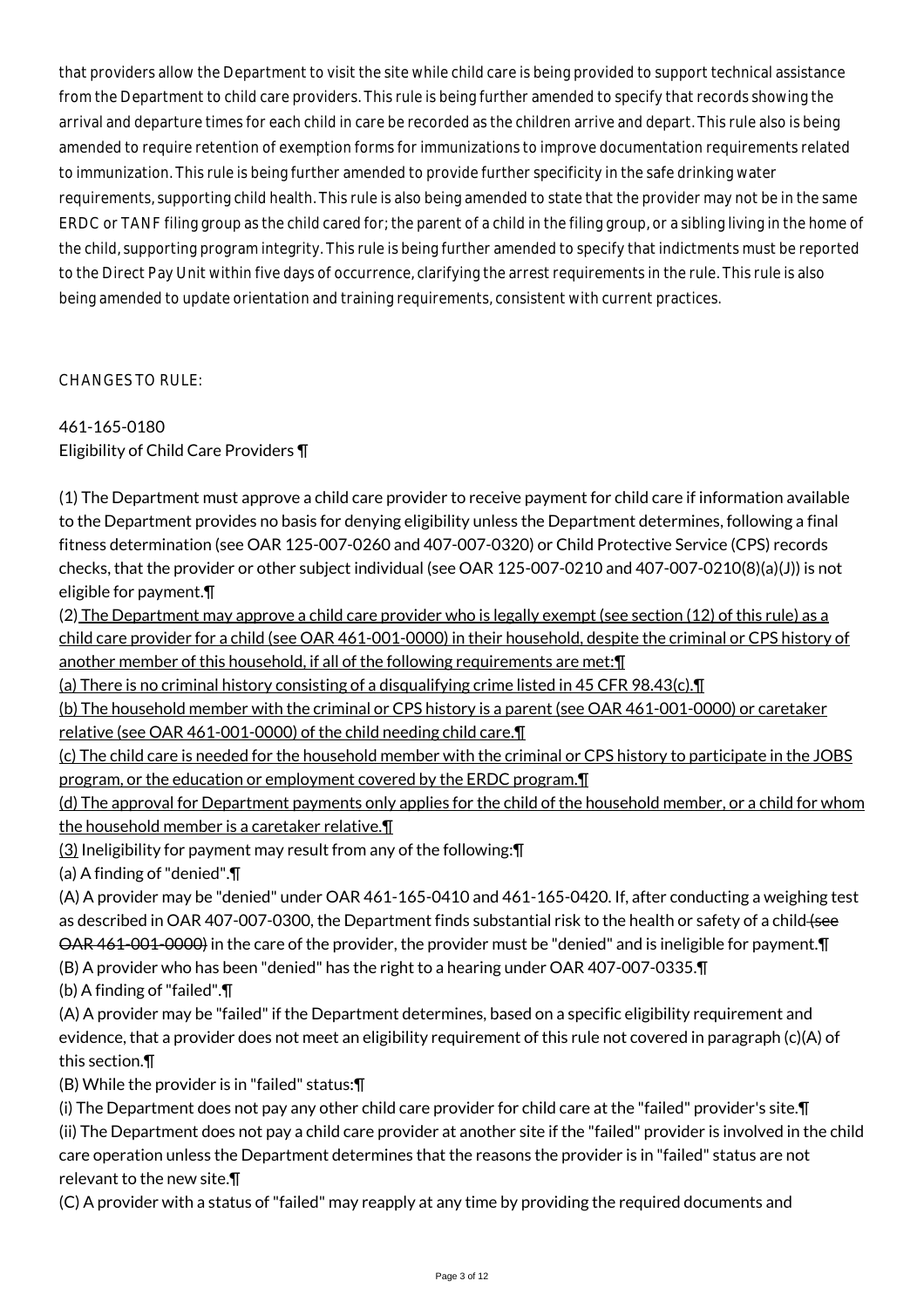information to the Department for review.¶

(c) A finding of "suspended".¶

(A) A provider may be "suspended" if the Department determines and provides notice that the provider does not meet an eligibility requirement in the following subsections and paragraphs of section (7<u>8</u>) of this rule: <u>(b),</u> (d), (e),  $(h)$ , (i), (i), (k), (L), (o)(H), (o)(l), (o)(L),  $\Theta$  (t), or in section (101) of this rule. A provider who has been "suspended" may challenge this status by requesting a contested case hearing subject to the requirements and limitations of OAR 461-025.¶

(B) While the provider is in "suspended" status:¶

(i) The provider is ineligible for payment for at least six months.¶

(ii) The Department does not pay any other child care provider for child care at the "suspended" provider's site.¶ (iii) The Department does not pay a child care provider at another site if the "suspended" provider is involved in the child care operation unless the Department determines that the reasons the provider is in "suspended" status are not relevant to the new site.¶

(C) A provider with a status of "suspended" may be eligible for payments after the six month ineligibility period ends when the provider has been approved following reapplication, including providing the required documents and information to the Department for review.¶

(d) The Department has referred an overpayment against the provider for collection and the claim is unsatisfied.¶ (34) The provider must submit a completed Child Care Provider Listing Form (DHS 7494) to the Department within 30 calendar days from the date the Department issues the listing form to the client. The provider and each individual identified under section (4) of this rule must complete and sign the authorization for a records check through the Criminal History (CH) record system maintained by the Oregon State Police (OSP), Federal Bureau of Investigation (FBI), and the Child Protective Service (CPS) record system maintained by the Department and, if necessary, an authorization to release information and fingerprint cards. The provider, each individual described in section (45) of this rule, and each subject individual described in OAR 125-007-0210 and 407-007-0210(8)(a)(J) must fully disclose all requested information as part of the records check.¶

(45) This rule also establishes additional requirements for the following individuals:¶

(a) The site director of an exempt child care facility and each employeeindividual of the facility who may have unsupervised access to a child in care.¶

(b) The child care provider and each individual the provider uses to supervise a child in his or her absence.¶

(c) In the case of a provider who provides care for a child in the provider's home--¶

(A) Each individual 16 years of age or older who lives in the provider's home; and¶

(B) Each individual who visits the home of the provider during the hours care is provided and may have unsupervised access to a child in care.¶

(56) To receive payment or authorization for payment, the provider must comply with at least one of the following subsections:¶

(a) If the provider is not legally exempt  $\overline{f}$  section  $(11)$  of this rule):  $\P$ 

(A) Be currently certified or registered with the Office of Child Care (OCC) of the Oregon Department of Education (ODE) under OAR 414-205-0000 to 414-205-0170, 414-300-0000 to 414-300-0440, or 414-350-

0000 to 414-350-0250 and be in compliance with the applicable rules;¶

(B) Complete the Department's background check process;¶

(C) Complete the Department's listing process; and¶

(D) Be approved by the Department.¶

(b) If the provider is legally exempt and a legally exempt relative (see section (112) of this rule):¶

- (A) Complete the Department's background check process;¶
- (B) Complete the Department's listing process; and¶
- (C) Be approved by the Department.¶

(c) If the provider is legally exempt and not a legally exempt relative for all children in care:¶

(A) Meet all OCC Regulated Subsidy Provider requirements under OAR 414-180-0005 through 414-180-0100;¶

(B) Submit to and pass a site visit at the location where care will be provided;¶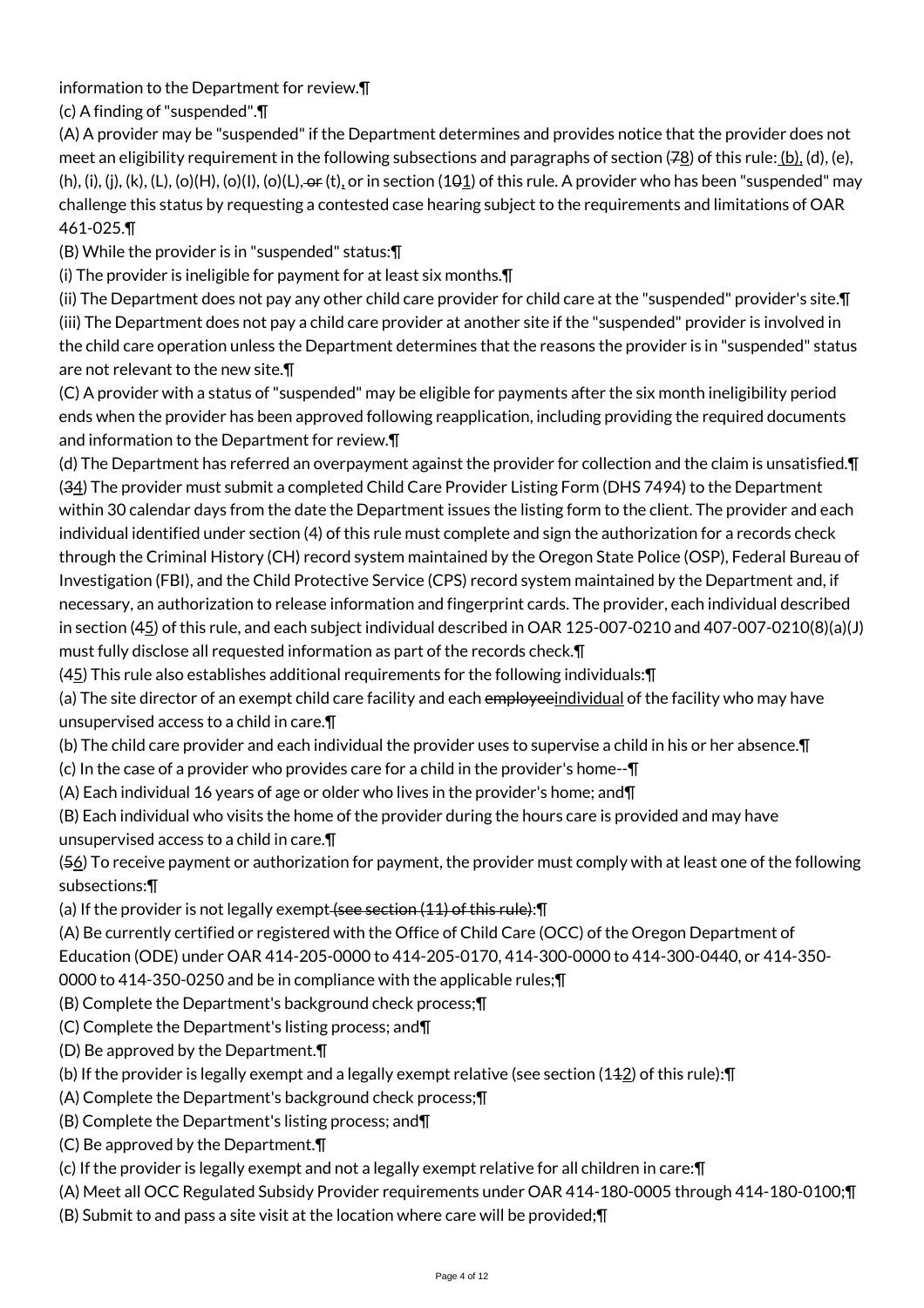(C) Complete the Department's background check process;¶

(D) Complete the Department's listing process; and¶

(E) Be approved by the Department.¶

(6d) In the case of a tribally licensed child care facility:¶

(A) Must receive annual health and safety inspections from the Indian Health Services;¶

(B) Each individual who may have unsupervised access to a child in care must be enrolled in the Early Learning

Division Office of Child Care Central Background Registry or approved by the Department of Human Services Background Check Unit;¶

(C) Complete the Department's listing process; and¶

(D) Be approved by the Department.¶

 $(7)$  Each individual described in section (45) of this rule must: $\P$ 

(a) Allow the Department to conduct a national criminal history records check through the Oregon State Police and the Federal Bureau of Investigation as specified in OAR 407-007-0250.¶

(b) Provide, in a manner specified by the Department, information required to conduct CH, FBI, OSP, and CPS records checks and determine whether the provider meets health and safety requirements.¶

(c) Have a history of behavior that indicates no substantial risk to the health or safety of a child in the care of the provider.¶

(78) Each provider must:¶

(a) Obtain written approval from their certifier or certifier's supervisor if the provider is also certified as a foster parent.¶

(b) Be 18 years of age or older and in such physical and mental health as will not affect adversely the ability to meet the needs of safety, health, and well-being of a child in care; and  $\P$ 

(A) Have competence, sound judgment and self-control when working with children; and¶

(B) Be mentally, physically and emotionally capable of performing duties related to child care.¶

(c) Not be in the same ERDC or TANF filing group (see OAR 461-110-03130 and 461-110-0350) as the child cared

for; the parent (see OAR 461-001-0000) of a child in the filing group; or a sibling living in the home of athe child in the filing group.¶

(d) Allow the Department to  $visit$  or</u> inspect the site of care while child care is provided. $\P$ 

(e) Keep daily attendance records showing the arrival and departure times for each child in care and with the times recorded as the child care children arrive and depart, and keep billing records for each child receiving child care benefits from the Department. These written records must be retained for a minimum of 12 months and provided to the Department upon request.¶

(f) Be the individual or facility listed as providing the child care. The provider may only use someone else to supervise a child on a temporary basis if the person was included on the most current listing form and the provider notifies the Department's Direct Pay Unit.¶

(g) Not bill a Department client for an amount collected by the Department to recover an overpayment or an amount paid by the Department to a creditor of the provider because of a lien, garnishment, or other legal process.¶

(h) Report to the Department's Direct Pay Unit within five days of occurrence:¶

(A) Any arrest, indictment, or conviction of any subject individual or individual described in section (45) of this rule.¶

(B) Any involvement of any subject individual or individual described in section  $(45)$  of this rule with CPS or any other agencies providing child or adult protective services.¶

(C) Any change to the provider's name or address including any location where care is provided.¶

(D) The addition of any subject individual or individual described in section (45) of this rule.¶

(E) Any reason the provider no longer meets the requirements under this rule.¶

(i) Report suspected child abuse of any child in his or her care to CPS or a law enforcement agency.¶

(j) Supervise each child in care at all times. This includes being within sight or sound of all children; being aware of what each child is doing; being near enough to children to respond when needed; and being physically present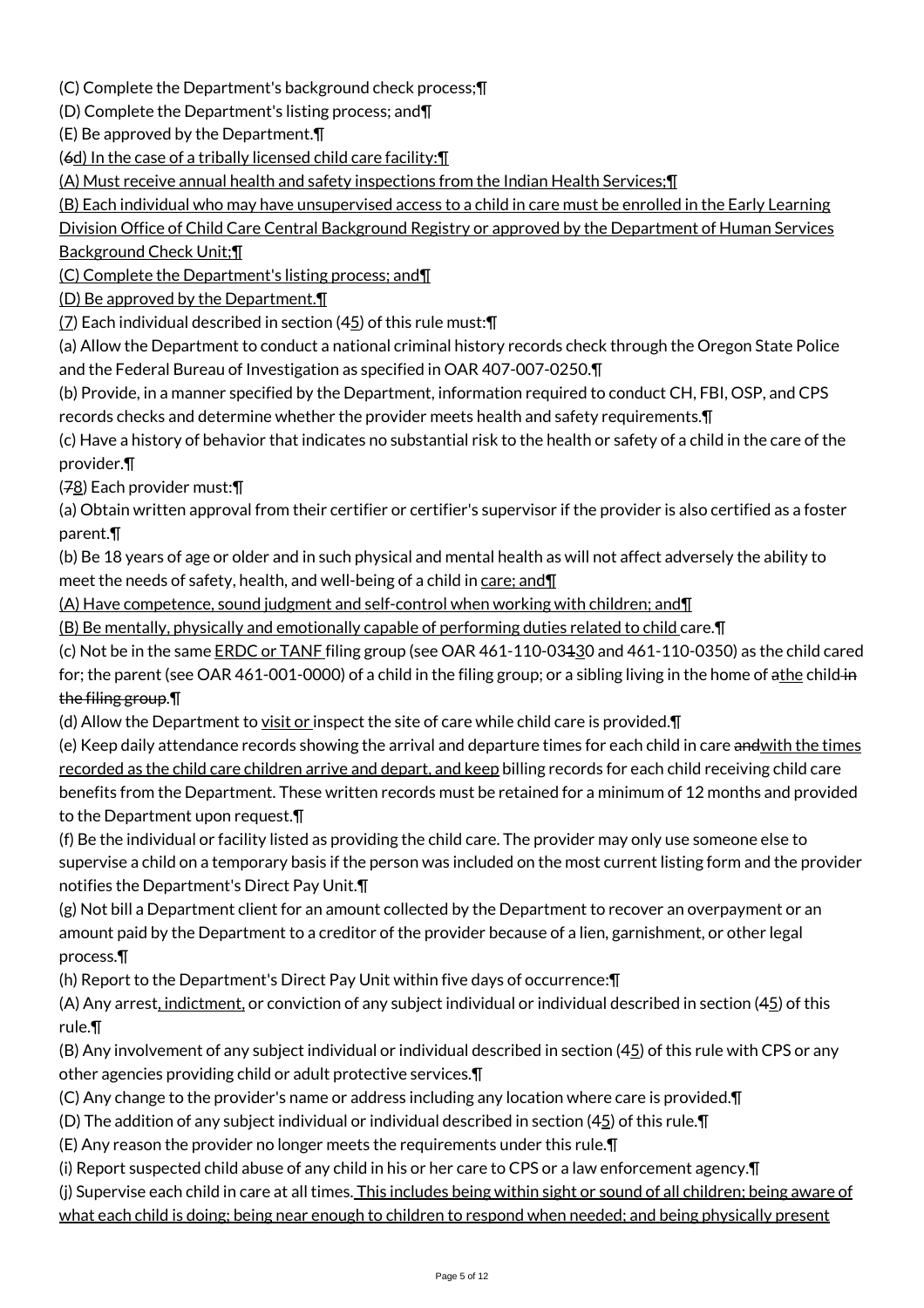when kindergarten-age or younger children are playing outside, unless the play area is fully fenced and hazard free.¶

(k) Prevent any individual who behaves in a manner that may harm children from having access to a child in the care of the provider. This includes anyone under the influence (see section  $(142)$  of this rule).

(L) Allow the custodial parent of a child in his or her care to have immediate access to the child at all times.¶ (m) Inform a parent of the need to obtain immunizations for a child and have a completed, up-to-date Oregon shot record called the "Certification of Immunization Status" (CIS) form, or a non-medical or medical Exemption form, on file for each child in care.¶

(n) Take reasonable steps to protect a child in his or her care from the spread of infectious diseases.¶

(o) Ensure that the home or facility where care is provided meets all of the following standards:¶

(A) Each floor level used by a child has two usable exits to the outdoors (a sliding door or window that can be used to evacuate a child is considered a usable exit). If a second floor is used for child care, the provider must have a written plan for evacuating occupants in the event of an emergency.¶

(B) The home or facility has water that is safe for drinking water, preparing food, and that meets lead testing requirement under OCC Regulated Subsidy Provider requirements in OAR 414-180..¶

(C) The home or facility has a working smoke detector on each floor level and in any area where a child naps.¶ (D) Each fireplace, space heater, electrical outlet, wood stove, stairway, pool, pond, and any other hazard has a barrier to protect a child. Any gate or barrier may not pose a risk or hazard to any child in care.¶

(E) Any firearm, ammunition, and other items that may be dangerous to children, including but not limited to alcohol, inhalants, tobacco and e-cigarette products, matches and lighters, any legally prescribed or over-thecounter medicine, cleaning supplies, paint, plastic bags, and poisonous and toxic materials are kept in a secure place out of a child's reach.¶

(F) The building, grounds, any toy, equipment, and furniture are maintained in a clean, sanitary, and hazard -free condition.¶

(G) The home or facility has a telephone in operating condition.¶

(H) No one may smoke or carry any lighted smoking instrument, including e-cigarettes or vaporizers, in the home or facility or within ten feet of any entrance, exit, window that opens, or any ventilation intake that serves an enclosed area, during child care operational hours or anytime child care children are present. No one may use smokeless tobacco in the home or facility during child care operational hours or anytime child care children are present. No one may smoke or carry any lighted smoking instrument, including e-cigarettes and vaporizers, or use smokeless tobacco in motor vehicles while child care children are passengers.¶

(I) No one may consume alcohol or use controlled substances (except legally prescribed and over-the-counter medications) or marijuana (including medical marijuana) on the premises (see section  $(142)$  of this rule) during child care operational hours or anytime child care children are present. No one under the influence of alcohol, controlled substances (except legally prescribed and over-the-counter medications) or marijuana (including medical marijuana) may be on the premises during child care operational hours or anytime child care children are present. No one may consume alcohol or use controlled substances (except legally prescribed and over-thecounter medications) or marijuana (including medical marijuana) in motor vehicles while child care children are passengers.¶

(J) Is not a half-way house, hotel, motel, shelter, or other temporary housing such as a tent, trailer, or motor home. The restriction in this paragraph does not apply to licensed (registered or certified) care approved in a hotel, motel, or shelter.¶

 $(K)$  Is not a structure - $\P$ 

(i) Designed to be transportable; and¶

(ii) Not attached to the ground, another structure, or to any utilities system on the same premises.¶

(L) Controlled substances (except lawfully prescribed and over-the-counter medications), marijuana (including medical marijuana, marijuana edibles, and other products containing marijuana), marijuana plants, derivatives, and associated paraphernalia may not be on the premises during child care operational hours or anytime child care children are present.¶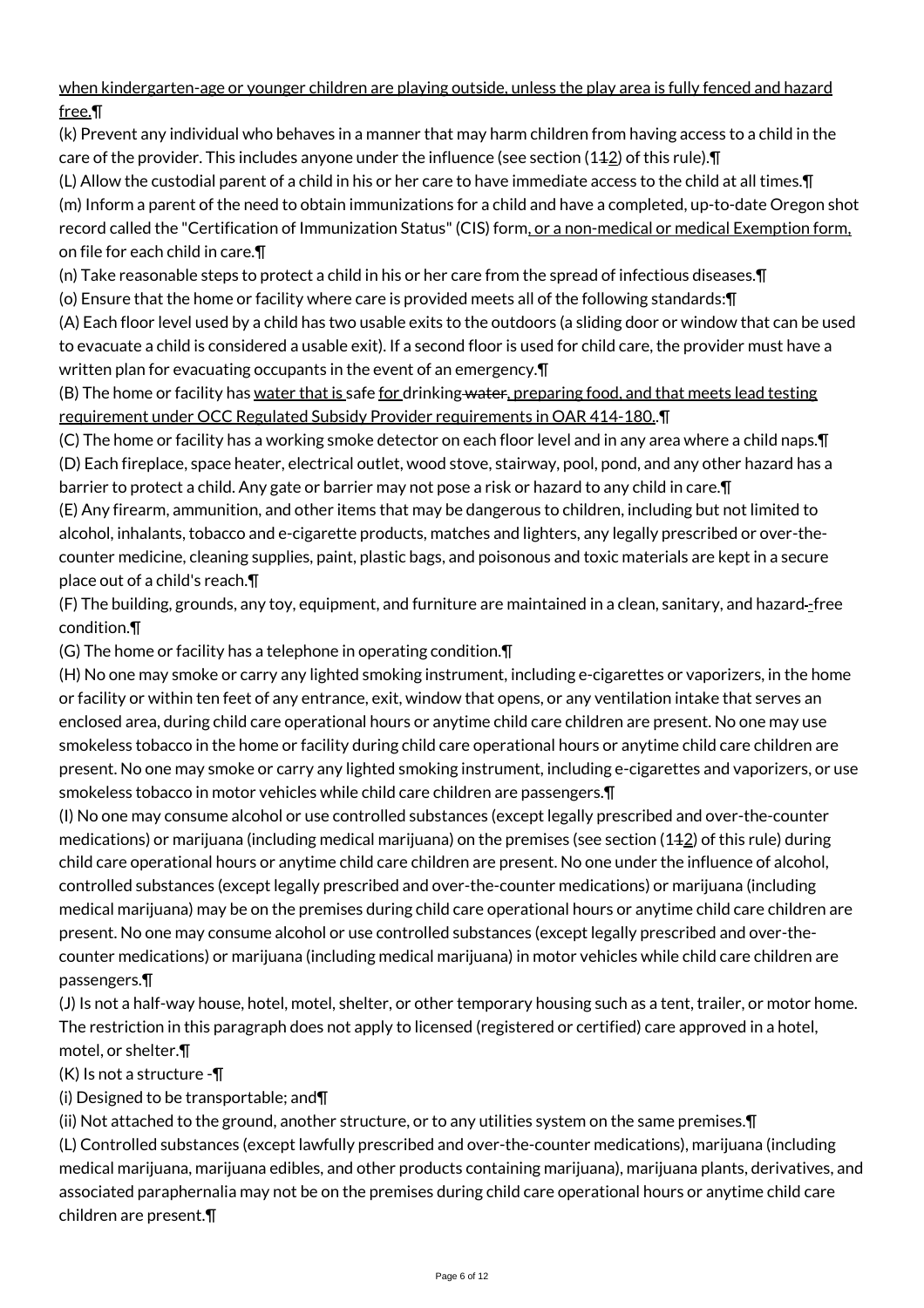(p) Complete and submit a new listing form every two years, or sooner at the request of the Department, so that the Department may review the provider's eligibility.¶

(q) Provide evidence of compliance with the Department's administrative rules, upon request of Department staff.¶

(r) Comply with state and federal laws related to child safety systems and seat belts in vehicles, bicycle safety, and crib standards under 16 CFR 1219 and 1220.¶

(s) Place infants to sleep on their backs.¶

(t) Not hold a medical marijuana card; or distribute, grow, or use marijuana (including medical marijuana) or any controlled substance (except lawfully prescribed and over-the-counter medications).¶

(u) Develop and communicate expulsion and suspension policies to parents and caretakers.¶

(v) Provide care at a location within the state of Oregon.¶

(89) Legally exempt providers must complete the "Introduction to Child Care Health and Safety" two-hour, webbased training as provided in the following subsections:¶

(a) Legally exempt providers with a list date prior to November 1, 2016 must complete the "Introduction to Child Care Health and Safety" training by July 31, 2017. Providers who have continued to actively provide care and receive payment for Department subsidy families may be granted an extension to September 30, 2017 to complete the training.¶

(b) Legally exempt providers with a list date of November 1, 2016 or later must complete the "Introduction to Child Care Health and Safety" prior to Department approval.¶

 $(910)$  Legally exempt providers must complete an orientation provided by the Department or a Child Care Resource and Referral agency within 90 days of being approved by the Department if the or she:  $\overline{F}$ 

## (a) Receives funds from the Department; and¶

(b) Bprovider begins providing child care services after June 30, 2010, or resumes providing child care services, after a break of more than one year that began after June 30, 2010.¶

 $(101)$  Child care providers and any individual supervising, transporting, preparing meals, or otherwise working in the proximity of child care children and those completing daily attendance and billing records shall not be under the influence.¶

 $(142)$  For purposes of these rules: $\P$ 

(a) "Premises" means the home or facility structure and grounds, including indoors and outdoors and space not directly used for child care.¶

(b) "Under the influence" means observed abnormal behavior or impairments in mental or physical performance leading a reasonable person to believe the individual has used alcohol, any controlled substances (including lawfully prescribed and over-the-counter medications), marijuana (including medical marijuana), or inhalants that impairs their performance of essential job function or creates a direct threat to child care children or others. Examples of abnormal behaviors include, but are not limited to hallucinations, paranoia, or violent outbursts. Examples of impairments in physical or mental performance include, but are not limited to slurred speech as well as difficulty walking or performing job activities.¶

(c) "Legally exempt" means the child care provider is exempt from licensing with the OCC because the provider is not subject to the licensing requirements under OAR 414-205-0000 to 414-205-0170, OAR 414-350-000 to 414- 350-0405, and OAR 414-300-0000 to 414-300-0415.¶

(d) "Legally exempt relative" means a legally exempt provider who is a relative to all children in care including a great-grandparent, grandparent, aunt, uncle, or sibling not living in the home of any child in care.¶

(123) Legally exempt providers that are not a legally exempt relative to all children in care must meet all of the requirements in this section before approval by the Department, unless otherwise noted:¶

(a) Have an up-to-date, in-person infant and child CPR and first aid certification or have a currently valid waiver of this requirement from the Child Care Resource and Referral program.¶

(b) Complete the Recognizing and Reporting Child Abuse and Neglect (RRCAN) web-based or classroom training.¶

(c) Complete six hours of ongoing education in each two-year listing period as provided in this subsection. All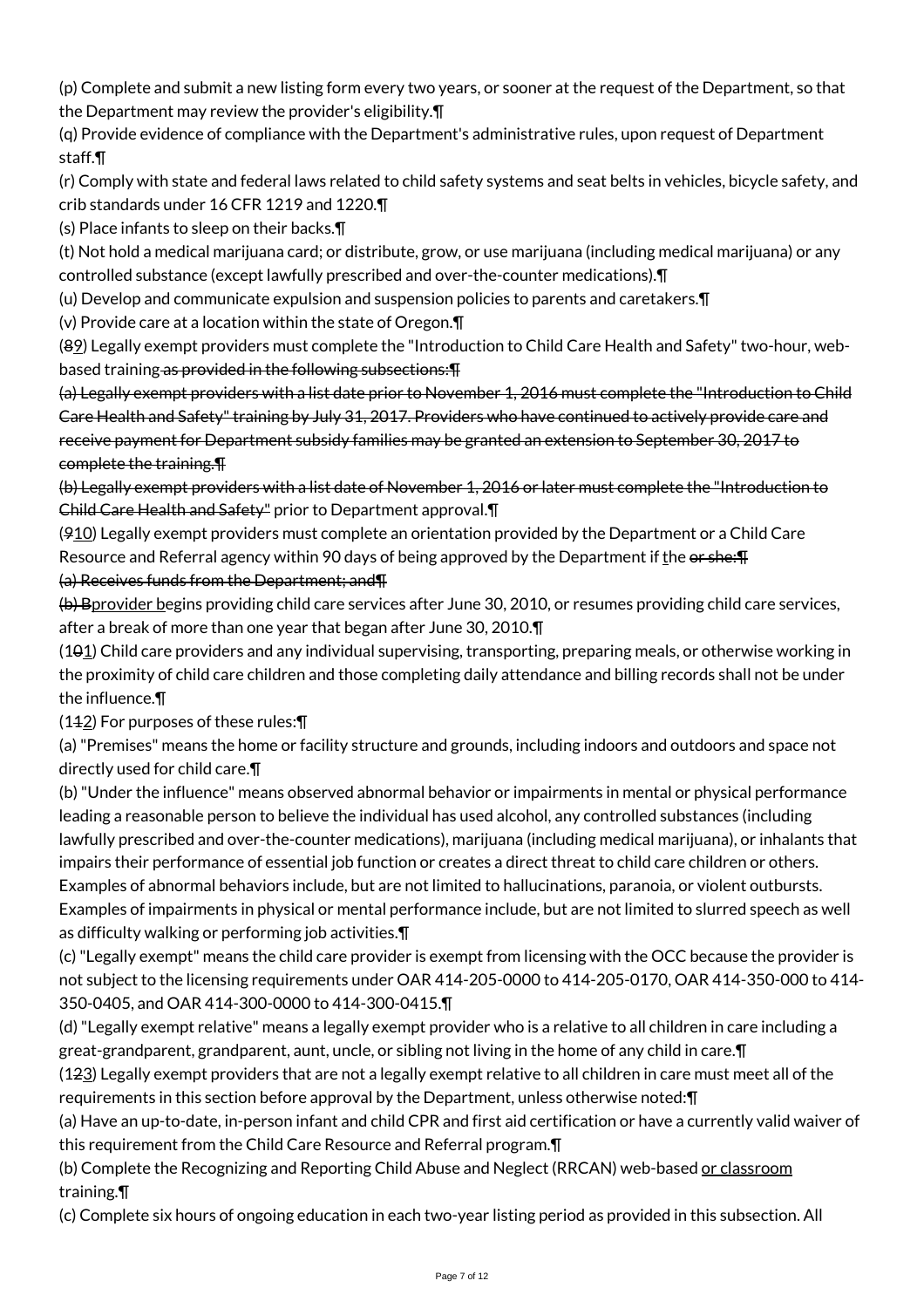trainings must be accepted by the Oregon Center for Career Development (OCCD) and be part of the OCCD's 10 Core Knowledge Categories recognized by Oregon Registry Online to count toward the six hours.¶

(A) Two of the six hours must fall under the "Human Growth and Development" category; and¶

(B) Two of the six hours must cover "Understanding & Guiding Behavior".¶

(134) Child care centers or programs that are legally exempt from certification or registration with the OCC, are located in a commercial or institutional facility, and receive payment from the Department on behalf of a family receiving a child care subsidy, may not exceed the following staff to children in care ratios:¶

(a) Six weeks through 23 months of age, the minimum number of staff to children is one to four. The maximum number of children in a group is eight.¶

(b) 24 months through 35 months of age, the minimum number of staff to children is one to five. The maximum number of children in a group is 10.¶

(c) 36 months of age to attending kindergarten, minimum number of staff to children is one to 10. The maximum number of children in a group is 20.¶

(d) Attending kindergarten and older, the minimum number of staff to children is one to 15. The maximum number of children in a group is 30.¶

(e) In a mixed-age group of children, the number of staff and group size shall be determined by the age of the youngest child in the group.

Statutory/Other Authority: ORS 181.537, 329A.500, 409.050, 411.060, 411.070

Statutes/Other Implemented: ORS 181.537, 329A.340, 329A.500, 409.010, 409.050, 409.610, 411.060, 411.070, 411.122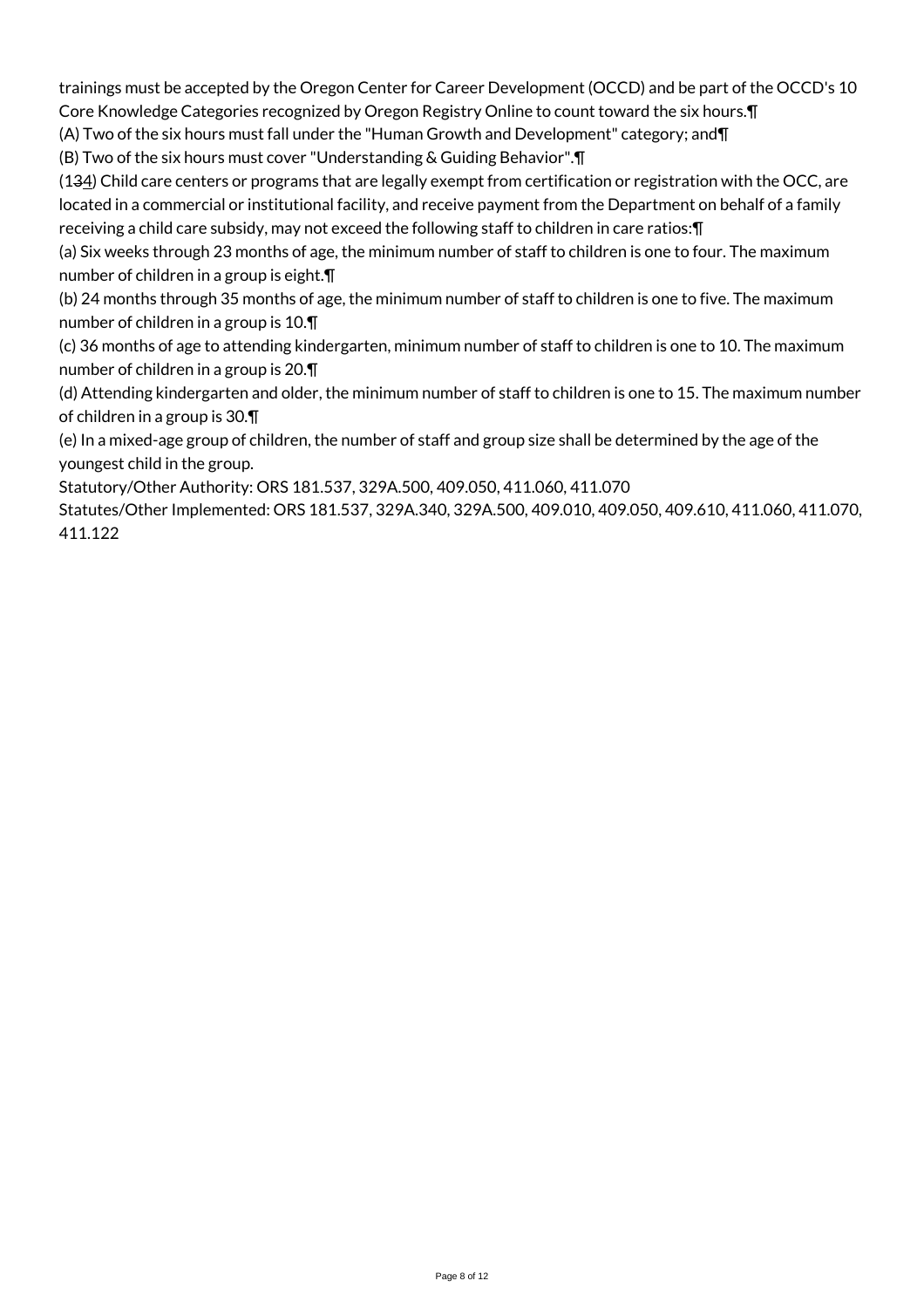#### AMEND: 461-190-0211

RULE SUMMARY: OAR 461-190-0211 about case plan activities and standards for support service payments is being amended to continue a temporary rule change initially adopted effective June 1, 2018 that allows support services for housing and utilities when an individual is participating in a JOBS activity, promoting self-sufficiency by preventing their homelessness or stabilizing their living situation. These changes are retroactive to July 1, 2018 because the temporary rule expired on June 30, 2018.

CHANGES TO RULE:

# 461-190-0211

Case Plan Activities and Standards for Support Service Payments; JOBS, Post-TANF, Pre-TANF, REF, REP, SFPSS, TA-DVS, TANF ¶

In the JOBS, Post-TANF, Pre-TANF, REF, SFPSS, TA-DVS, and TANF programs, notwithstanding any other administrative rule in chapter 461 and subject to the limitations of state funding, the following special provisions apply:¶

(1) Participation in an activity (see OAR 461-001-0025) is available to the following individuals:¶ (a) An individual who is an adult parent, needy caretaker relative (see OAR 461-001-0000), or teen parent (see OAR 461-001-0000) receiving TANF who is not otherwise exempt (see OAR 461-130-0305) and in accordance with participation requirements in OAR 461-130-0310.¶

(b) An individual who is an applicant or recipient in the Pre-TANF, Post-TANF, or SFPSS program.¶ (c) Subject to local services and budget, an individual who is a JOBS volunteer (see OAR 461-130-0310).¶ (d) An individual who has gone over-income for the TANF program due to earnings and needs to increase activity hours to meet Post-TANF federally required participation rates (see OAR 461-001-0025).¶

(e) An individual who has become over-income for the TANF program due to earnings in an on-the-job training (see OAR 461-001-0000) activity is eligible to receive support services (see OAR 461-001-0025) for no more than three months, unless circumstances unique to the situation are identified and warrant the Department to approve a limited number of additional months. Eligibility for support services under this subsection is only permitted while the individual continues to participate in the on-the-job training activity.¶

(f) An individual who is receiving REF who is not otherwise exempt (see OAR 461-130-0305) and in accordance with participation requirements in OAR 461-130-0310.¶

(2) For eligible individuals, subject to the requirements and limitations in sections (1), (4), (5), (6), (7), (8), and (9) of this rule, the following activities are available, and include support services payments if needed:¶ (a) Job search (see OAR 461-001-0025).¶

(b) JOBS Plus (see OAR 461-001-0025 and OAR 461-101-0010) is limited to six months per individual, unless circumstances unique to the employment situation are identified and warrant the Department to approve a limited number of additional months.¶

(c) Work experience (see OAR 461-001-0025).¶

(d) Supported work (see OAR 461-001-0025).¶

(e) High School or GED Completion Attendance (see OAR 461-001-0025).¶

(f) Parents as Scholars (see OAR 461-001-0025).¶

(g) Limited family stability (see OAR 461-001-0000) activity.¶

(A) Drug and alcohol services (see OAR 461-001-0025).¶

(B) Mental health services (see OAR 461-001-0025).¶

(C) Attending medical appointments or services.¶

(D) Rehabilitation activities (see OAR 461-001-0025).¶

(E) Crisis Intervention (see OAR 461-001-0025).¶

(F) SSI application process.¶

(G) Domestic violence (see OAR 461-001-0000) intervention.¶

(H) Stabilized Living (see OAR 461-001-0025).¶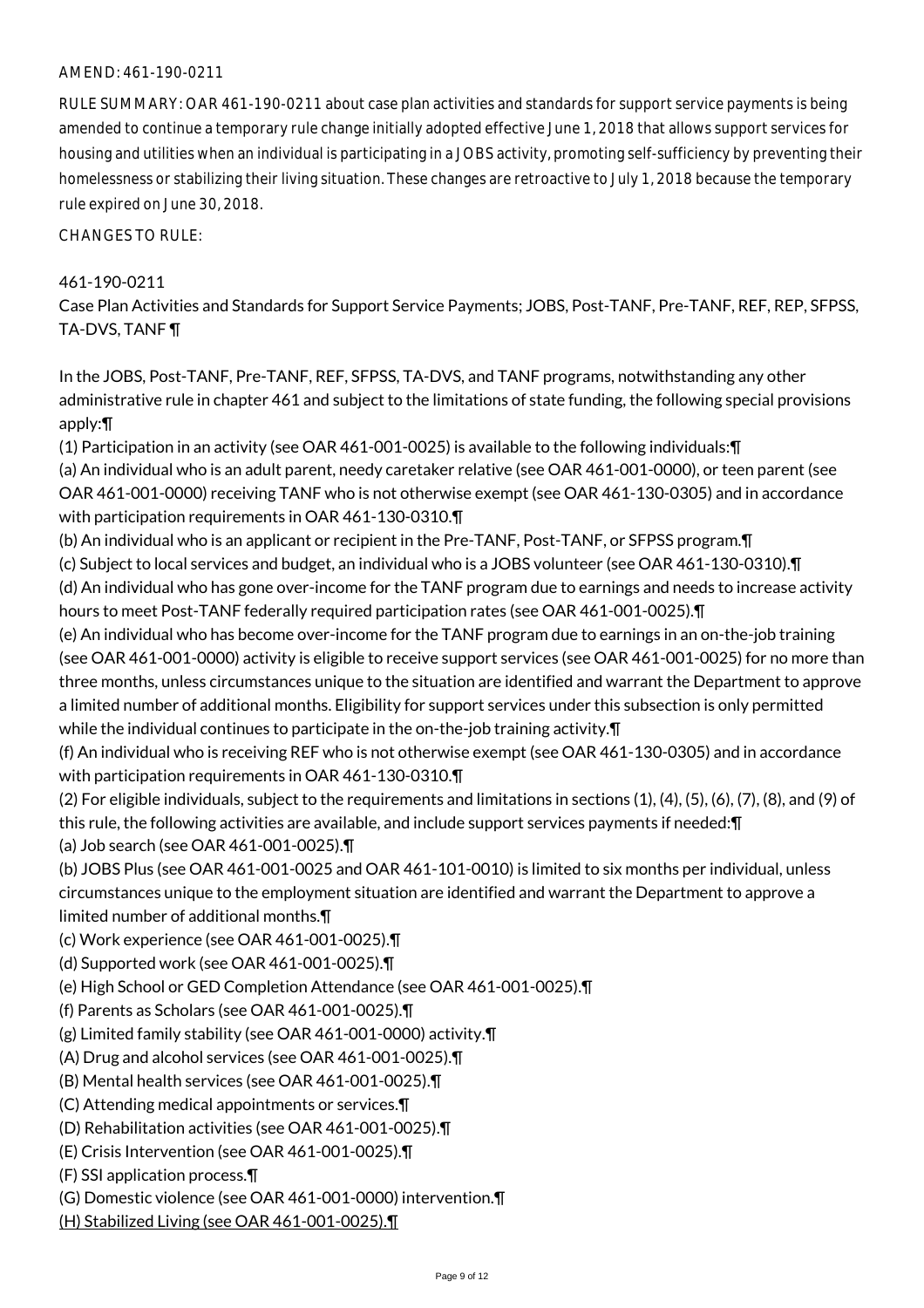(h) Vocational training (see OAR 461-001-0025).¶

(i) Life skills (see OAR 461-001-0025).¶

(j) On-the-job training.¶

(k) Unsubsidized employment (work).¶

(L) Adult Basic Education (see OAR 461-001-0025).¶

(m) Job skills training (see OAR 461-001-0025).¶

(n) Self-initiated training (see OAR 461-001-0025).¶

(o) Program entry (see OAR 461-001-0025).¶

(3) The following activities do not include support services payments:¶

(a) Family Support & Connections.¶

(b) Microenterprise (see OAR 461-001-0000).¶

(c) Post-TANF.¶

(4) In approving JOBS program or REP program support services payments, the Department must consider lower cost alternatives. This rule is not intended to supplant Department funding with other funding that is available in the community. The expectation of the Department is that Department staff and participants work collaboratively to seek resources that are reasonably available to the participant in order to participate in activities.¶

(5) Payments for support services are only provided when:¶

(a) Necessary to participate in activities in a signed case plan;¶

(b) Authorized in advance; and¶

(c) All other provisions of this rule are met.¶

(6) Payments for support services for JOBS participants are subject to the following limitations:¶

(a) Child Care. Payments for child care may be authorized, as limited by OAR 461-160-0040, if necessary to enable individuals to participate in an approved JOBS program activity specified in the individual's case plan, including an individual approved by the district to complete a family stability activity. If authorized, payment for child care is:¶

(A) The lesser of the actual rate charged by the care provider and the rate established in OAR 461-155-0150. The Department rate for children in care less than 158 hours in a month is limited by OAR 461-155-0150.¶ (B) The minimum hours necessary, including meal and commute time, for the individual to participate in an approved JOBS program activity.¶

(b) Transportation. The Department may provide payments for an individual for transportation costs incurred in travel to and from an approved JOBS program activity or an individual approved by the district to complete a family stability activity. Payment is made only for the cost of public transportation, the cost of fuel, or for minimal vehicle repairs. Payments are subject to the following considerations:¶

(A) Payment for public transportation is a priority over payment for a privately owned vehicle.¶

(B) Payment for fuel costs for a privately-owned vehicle is provided if the participant or individual providing the transportation reports having a valid driver's license and vehicle insurance and either of the following is true:¶ (i) No public transportation is available or the participant is unable to use public transportation because of a verifiable medical condition or disability for which no accommodation is available.¶

(ii) Public transportation is available but is more costly than the cost of fuel.¶

(C) Payment for vehicle repairs may be authorized at the discretion of the district if the following are true:¶ (i) No reasonable public transportation is available; and¶

(ii) The costs to repair the participant's vehicle is reasonable in relation to the value of the vehicle and the minimum necessary.¶

(c) Housing and Utilities. Payments for housing and utilities are not allowed Subject to local services and budget, the Department may provide payment for an individual regarding housing and utilities expenses. Payments are subject to the following: II

(A) The individual is engaged in a JOBS plan.¶

(B) Except as provided in paragraph (D) of this subsection, each payment type (such as rent, mortgage, utility bill, storage fees) is limited to two months per benefit group (see OAR 461-110-0750).¶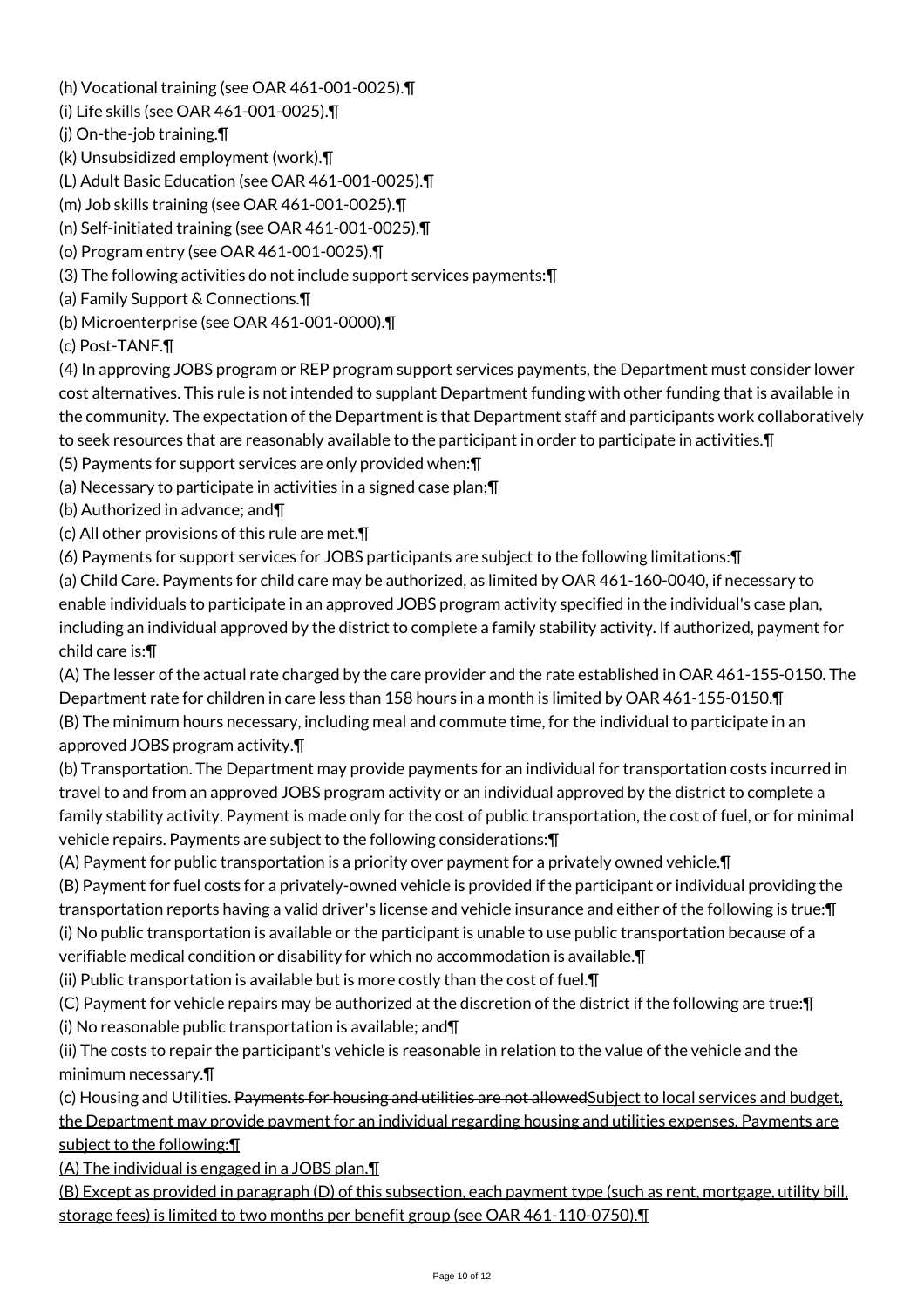(C) Except as provided in paragraph (D) of this subsection, this payment is limited to \$3,000 per benefit group for each three-month period.¶

(D) With prior manager approval upon verification that an individual has greater needs to stabilize a living

situation or prevent homelessness, the Department may approve payments that exceed the limits in paragraphs (B) and (C) of this subsection.¶

(d) Other Payments. When the need is identified by the district and no other sources are available, the

Department may provide other payments needed --¶

(A) To look for work.¶

(B) To accept a job offer.¶

(C) To attain a high school diploma or GED.¶

(D) For books and supplies to complete a district-approved vocational training.¶

(E) Other payments with manager approval that are not otherwise restricted by rule.¶

(e) None of the following payments are allowed:¶

(A) Non-essential items.¶

(B) Television, cable, and Internet.¶

(C) Fines, reinstatement fees, restitution, legal fees, civil fees, court costs, or other costs associated with a penalty.¶

(D) Purchase of a car, recreational vehicle, or motor home.¶

(E) Support services for JOBS Exempt (see OAR 461-130-0310) individuals.¶

(F) Pet-related costs.¶

(G) ERDC co-payments.¶

(7) JOBS support services, including child care, are not allowed for a participant seeking employment in or engaged in an illegal activity (see OAR 461-120-0215).¶

(8) Payments for support services for REP participants are subject to the following limitations:¶

(a) Transportation. The Department may provide payments for an individual for transportation costs incurred in travel to and from an approved REP program activity or to complete a family stability activity. Payment is made only for the cost of public transportation, the cost of fuel, or for minimal vehicle repairs. Payments are subject to the following considerations:¶

(A) Payment for public transportation is a priority over payment for a privately-owned vehicle.¶

(B) Payment for fuel costs for a privately-owned vehicle is provided if the participant or individual providing the transportation reports having a valid driver's license and vehicle insurance and either of the following is true:¶ (i) No public transportation is available or the participant is unable to use public transportation because of a verifiable medical condition or disability for which no accommodation is available.¶

(ii) Public transportation is available but is more costly than the cost of fuel.¶

(b) Other Payments. When the need is identified by the district and no other sources are available, the

Department may provide other payments needed -¶

(A) To accept a job offer.¶

(B) For books and supplies to complete a district-approved vocational training.¶

(c) All other payments are not allowed.¶

(9) The Department may require an individual to provide verification of a need for, or costs associated with,

support services prior to approval and issuance of payment if verification is reasonably available. T

(10) The Department may reduce, close, or deny in whole or in part a request for a support services payment in the following circumstances:¶

(a) The individual is disqualified for failing to comply with a case plan, unless the payment in question is necessary for the individual to demonstrate cooperation with the individual's case plan.¶

(b) The purpose for the payment is not related to the individual's case plan.¶

(c) The individual disagrees with a support services payment offered or made by the Department as outlined in the individual's case plan.¶

(11) In the REP program, JOBS Plus and Parents as Scholars are not available.